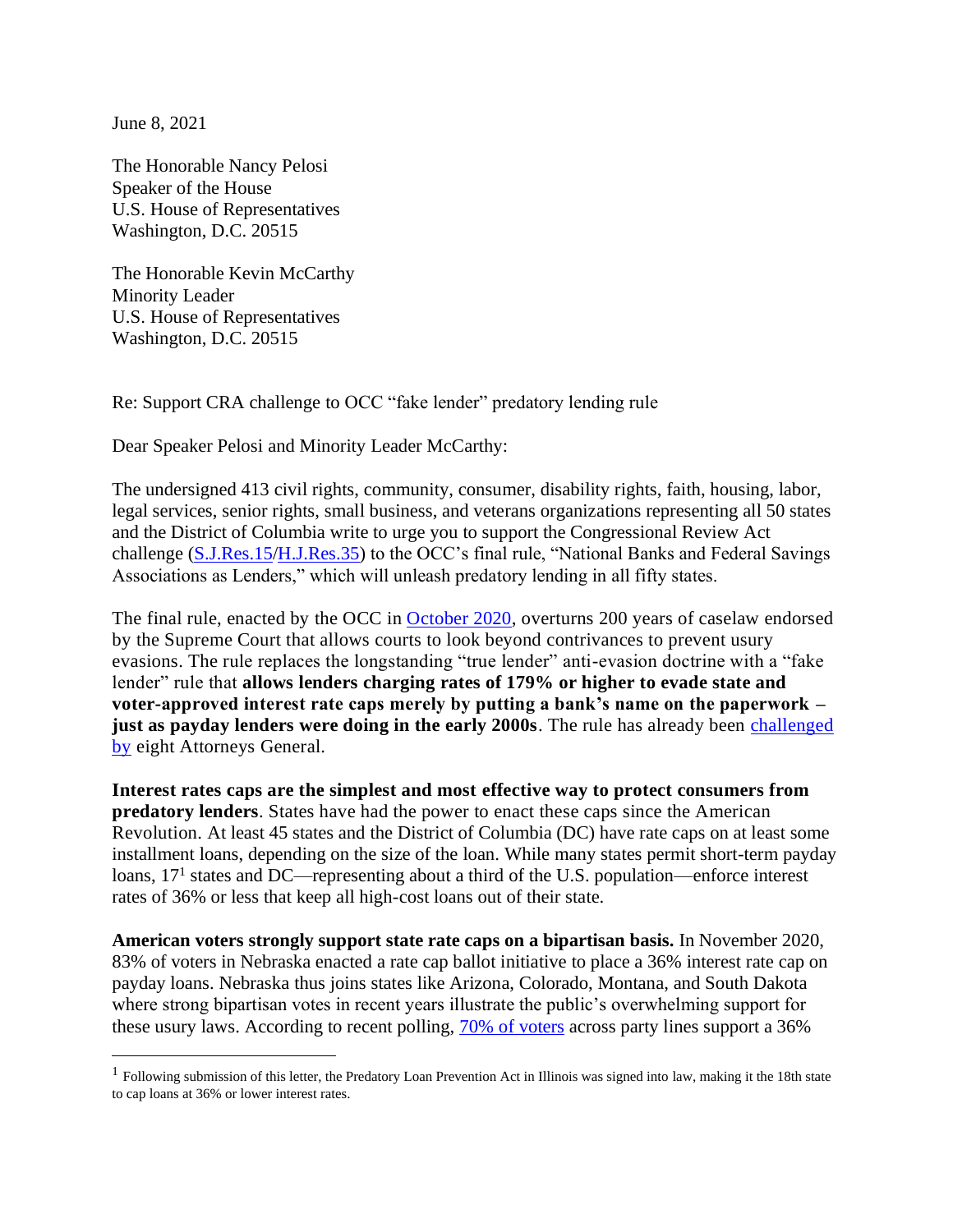rate cap, and during the coronavirus pandemic, [81% of Americans](https://www.responsiblelending.org/sites/default/files/nodes/files/research-publication/poll-crl-afr-highinterest-coronavirus-may2020.pdf) support prohibiting highinterest loans.

**However, non-bank predatory lenders have sought to evade state usury laws by entering into "rent-a-bank" schemes with a few, rogue banks**. Banks are largely exempt from state rate caps, and through these schemes, the non-bank predatory lender launders loans through the bank in order to claim that state interest rate limits do not apply. These lenders charge triple-digit interest rates, target the financially vulnerable and communities of color, and trap consumers in devastating cycles of debt.

Payday lenders first tried using rent-a-bank schemes in the early 2000s, putting a bank's name on the paperwork, just as the OCC rule now allows, claiming the payday lender was just a "servicer" for a bank loan. State attorneys general, courts, and federal bank regulators shut down these early payday loan rent-a-bank schemes. Relying on a centuries-old anti-evasion doctrine, courts "followed the money" to find that the payday lender, not the bank, was the "true lender."<sup>2</sup> But rent-a-bank lending is back, now being used to make longer-term installment loans at rates that exceed voter- and legislature-approved rate caps.

High-cost installment loans are an even bigger and deeper debt trap than short-term payday loans. The amounts are bigger, the interest charges are higher, they go on for a longer period of time, and they are harder to escape with help from friends or family.

**OCC-regulated banks are already helping to make some of the most predatory installment loans on the market with interest rates of 100% and higher**. For example, after California adopted an interest rate cap on loans above \$2,500, CURO – which operates the SpeedyCash and RapidCash brand of payday loans and high-cost installment loans – brazenly announced that "bank partnerships are great" and would allow CURO to ignore the new law.<sup>3</sup> OCC-regulated Stride Bank is now piloting loans up to 179.99% for CURO's Verge Credit in a plan to expand to states that do not permit those rates for non-banks.<sup>4</sup>

Another OCC-regulated bank, Axos Bank, launders loans for the predatory, subprime small business lender World Business Lenders. WBL loans – in the tens and even hundreds of thousands of dollars – carry rates of 139% APR or higher, and are often secured by the small business owner's home, putting many into foreclosure.

In June 2020, the District of Columbia Attorney General filed [suit](https://oag.dc.gov/release/ag-racine-sues-predatory-online-lender-illegal) against yet another rent-abank lender, Elevate Credit, Inc.. The DC Attorney General argued that Elevate is the true lender of loans made in DC, well in excess of the District's rate cap. Elevate sold two short term loan products to District residents that carried interest rates between 99 and 251%, up to 42 times

<sup>2</sup> National Consumer Law Center, Consumer Credit Regulation § 3.9.1 (3d ed. 2020), *updated at*

[https://library.nclc.org.](https://library.nclc.org/) Includes a few of the hundreds of cases that illustrate that the substance-over-form doctrine remains the universal rule today and that emphasize the importance of looking to the truth in preventing evasion of usury laws.

<sup>&</sup>lt;sup>3</sup> National Consumer Law Center, Payday Lenders Plan to Evade California's New Interest Rate Cap Law Through Rent-A-Bank Schemes (October 2019), [https://www.nclc.org/issues/ib-rent-a-bank.html.](https://www.nclc.org/issues/ib-rent-a-bank.html)

<sup>&</sup>lt;sup>4</sup> Verge Credit, *Rates and Terms*, 2020, [https://www.vergecredit.com/rates-and-terms/,](https://www.vergecredit.com/rates-and-terms/) (last visited September 2, 2020).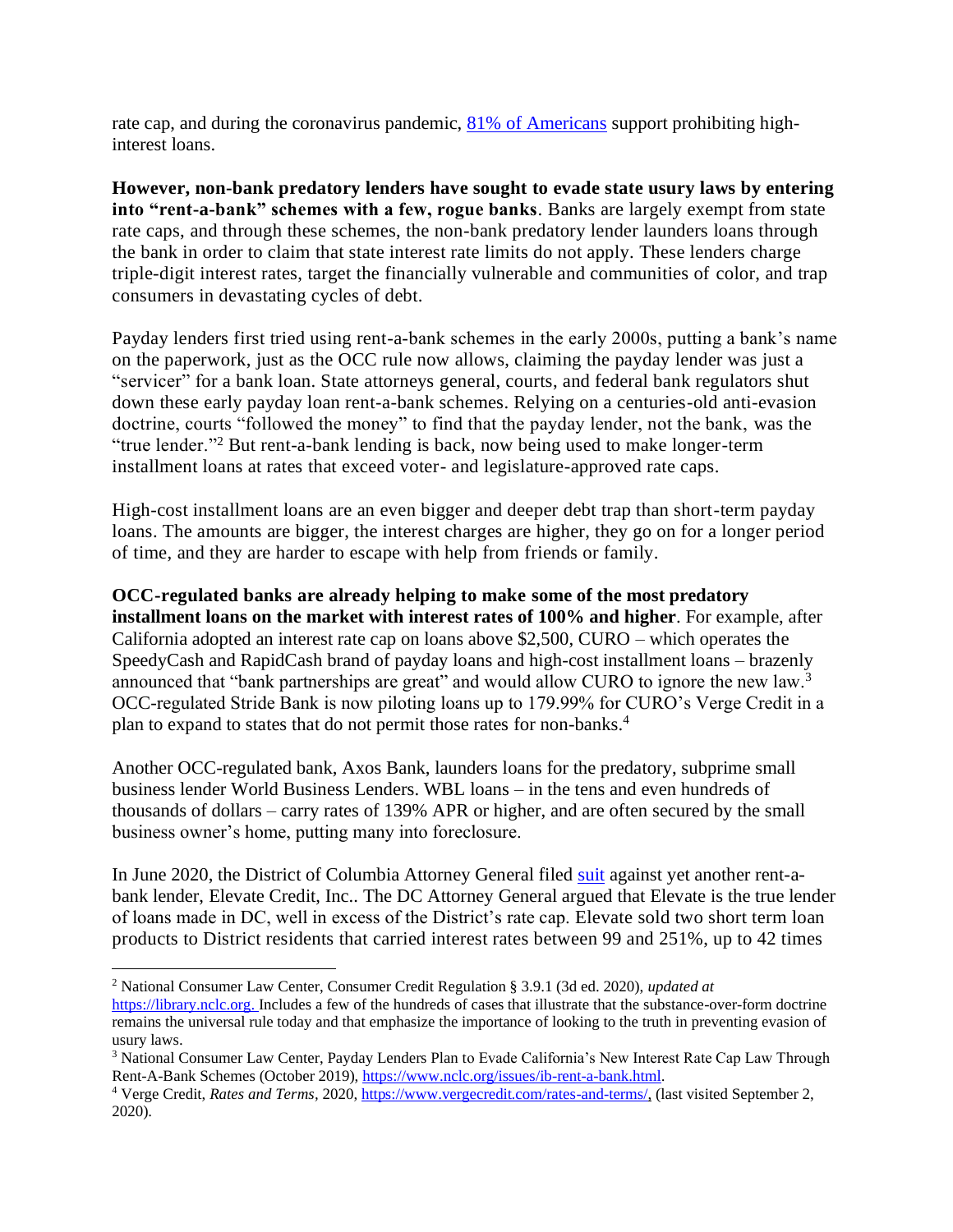the legal limit in DC. In two years, Elevate made 2,551 loans to residents well above the maximum interest rate of 24% for lenders that disclose their rate in contracts and 6% for those that do not.

Currently, there are only a few of these rogue, predatory lenders, but they will spread to all 50 states if the OCC rule is not overturned. Lenders' use of online platforms allows them to inundate markets across the United States. By gutting the long-standing anti-evasion doctrine, the OCC's rule will eviscerate the power of state governments to independently regulate interest rate limits and will have horrible consequences for consumers, small businesses, and especially, communities of color.

**The OCC's "fake lender" rule protects rent-a-bank schemes by making them exempt from state interest rate caps as long as a bank is "named as the lender in the loan agreement" <sup>5</sup> – that's it!** The non-bank lender could control all interaction with the borrower, take on virtually all of the risk, reap the vast majority of the profits, but could ignore state laws that apply to nonbank lenders. The OCC final rule will leave states with no ability to protect their interest rate caps, leaving usury laws – in the words of Chief Justice Marshall – a "dead letter."<sup>6</sup>

States must be able to protect their residents from the harms of predatory lending, especially amidst a global pandemic that has hit low- and moderate-income families and communities of color, especially Black, Latinx, and Native American communities, particularly hard due to underlying health and socioeconomic disparities. These high-cost loans do not promote financial inclusion. Instead, they exacerbate financial exclusion. They cannot be justified as providing "access to credit." Instead, they trap borrowers in destructive debt cycles, leaving borrowers with ruined credit and unable to borrow at lower interest rates in the future.

**Therefore, we urge you to support the Congressional Review Act challenge to the OCC's true lender rule, which will eviscerate the power of state interest rate caps and rid state regulators of the single most effective tool to protect consumers from predatory lending.** 

Sincerely,

# **National**

Accountable.US American Association for Justice AFCPE (Association for Financial Counseling and Planning Education) American Atheists American Civil Liberties Union American Family Voices

<sup>5</sup> 12 C.F.R. § 7.1031(b)(1) (effective Dec. 29, 2020).

<sup>6</sup> Scott v. Lloyd, 34 U.S. (9 Pet.) 418, 446-47 (1835) (Marshall, C.J.) ("The ingenuity of lenders has devised many contrivances by which, under forms sanctioned by law, the [usury] statute may be evaded. . . . [I]f giving this form to the contract will afford a cover which conceals it from judicial investigation, the [usury] statute would become a dead letter. Courts, therefore, perceived the necessity of disregarding the form, and examining into the real nature of the transaction.").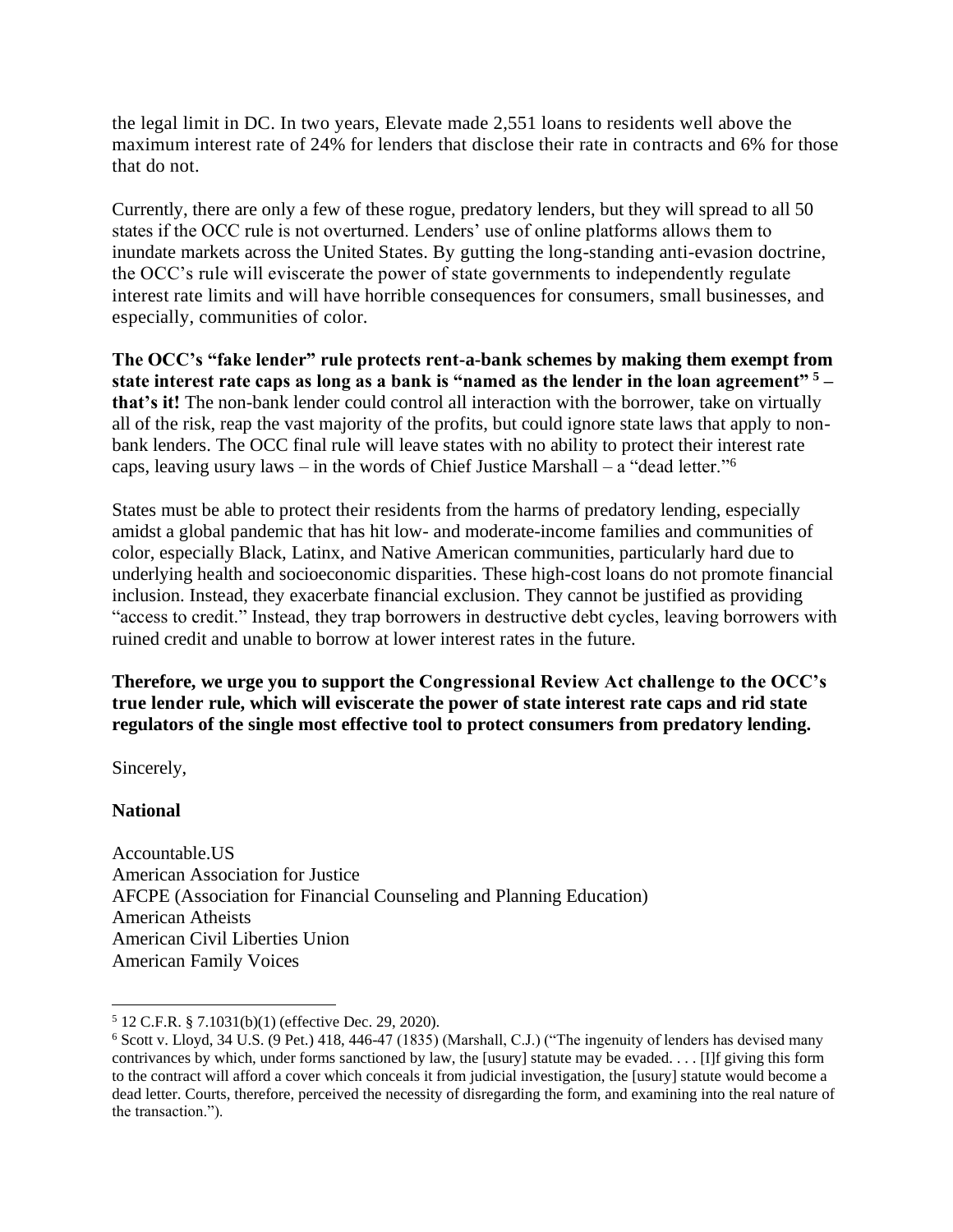American Friends Service Committee American Sustainable Business Council Americans for Financial Reform Appleseed Foundation Better Markets Blue Star Families Bob Barker Company Foundation CAARMA Capital Good Fund Center for Economic Justice Center for LGBTQ Economic Advancement & Research (CLEAR) Center for Responsible Lending Center for Survivor Agency and Justice Change Machine Children's Advocacy Institute Coalition on Human Needs Color of Change Congregation of Our Lady of Charity of the Good Shepherd, U.S. Provinces Consumer Action Consumer Federation of America Consumer Reports Consumers for Auto Reliability and Safety CornerSquare Community Capital, Inc. Credit Builders Alliance Demos Fahe Hispanic Federation Jesuit Social Research Institute Justice in Aging League of United Latin American Citizens (LULAC) Local Initiatives Support Corporation (LISC) Main Street Alliance Minority Veterans of America **NAACP** National Action Network (NAN) National Advocacy Center of the Sisters of the Good Shepherd National Association for Latino Community Asset Builders National Association of Consumer Advocates National Association of Consumer Bankruptcy Attorneys (NACBA) National Association of Social Workers National Center for Law and Economic Justice National Coalition for the Homeless National Community Reinvestment Coalition National Consumer Law Center (on behalf of its low income clients) National Consumers League National Disability Institute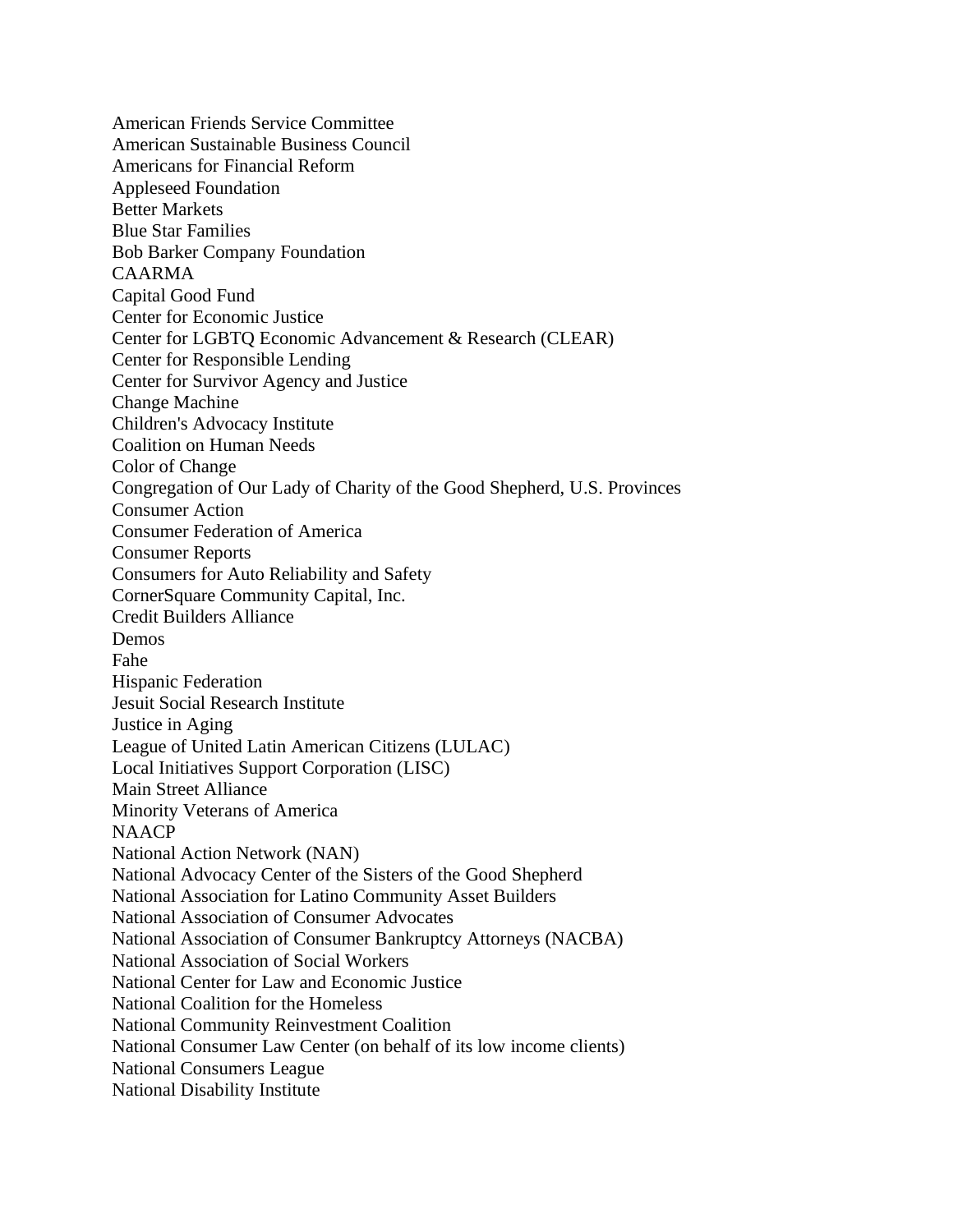National Disability Rights Network (NDRN) National Fair Housing Alliance National Housing Resource Center National Partnership for Women & Families National Resource Center on Domestic Violence National Rural Social Work Caucus National Urban League Partnership for America's Children Prosperity Now Public Advocacy for Kids (PAK) Public Citizen Public Counsel Public Good Law Center Public Justice Reinvestment Partners RESULTS Revolving Door Project Small Business Majority Social Change Student Borrower Protection Center Tax March The Forum for Youth Investment The Leadership Conference on Civil and Human Rights Union for Reform Judaism Upsolve U.S. PIRG UnidosUS United Church of Christ, Justice and Witness Ministries Woodstock Institute

### **Alabama**

Alabama Appleseed Center for Law & Justice Alabama Arise Black Belt Community Foundation Building Alabama Reinvestment Community Foundation of Greater Birmingham The Alabama Asset Building Coalition The Women's Fund of Greater Birmingham YWCA Central Alabama

# **Alaska**

Alaska PIRG Alaska Poor People's Campaign Civil Humanity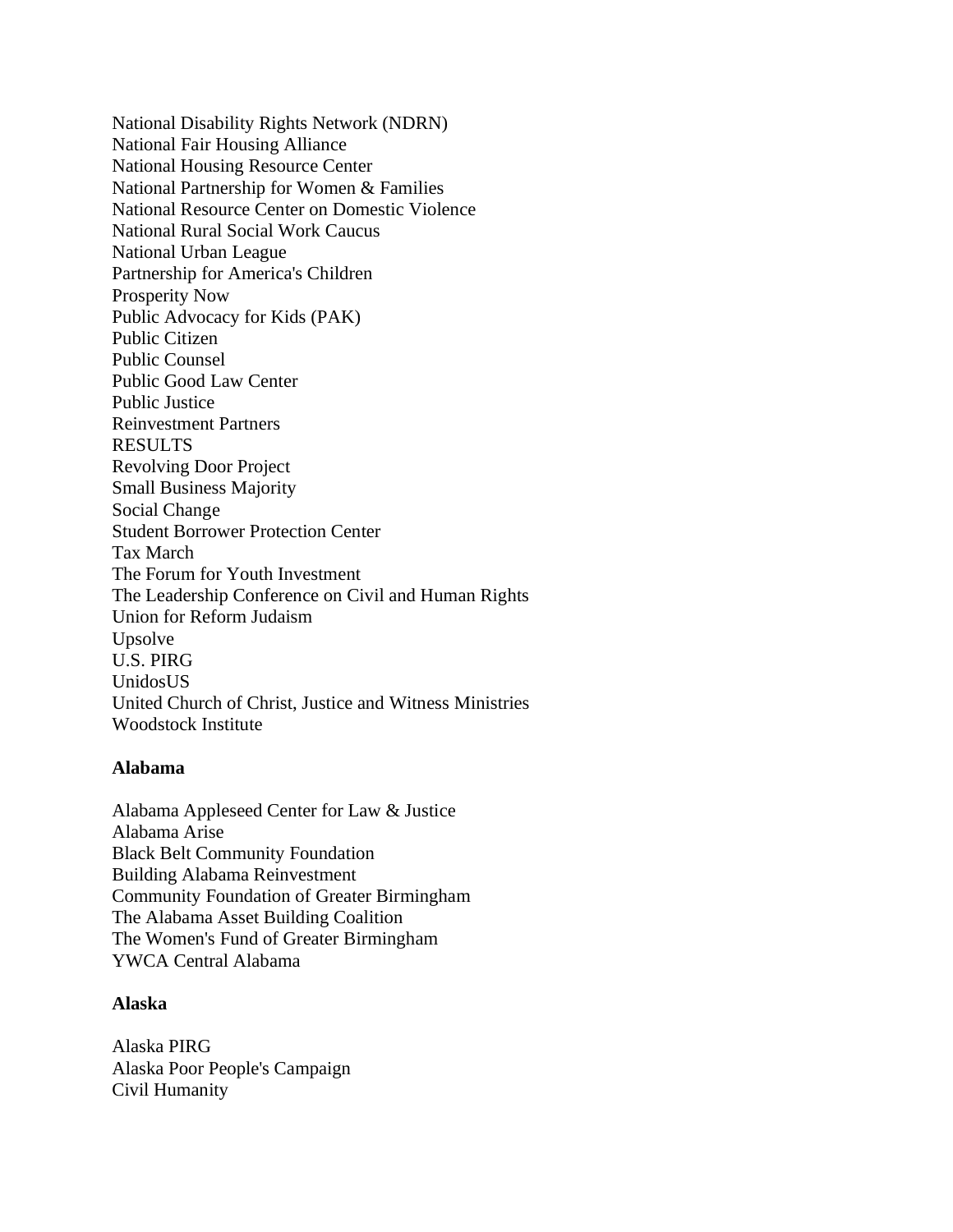Northern Justice Project, LLC

### **Arizona**

Arizona PIRG Center for Economic Integrity Community Action Human Resources Agency Community Renewal Gila County Community Services Mesa Community Action Network **NACOG** Primavera Foundation Society of St. Vincent de Paul, Tucson Diocesan Council Southeastern Arizona Community Action Program, Inc. Southwest Fair Housing Council United Food & Commercial Workers Local 99 Wildfire: Igniting Community Action to End Poverty in Arizona William E. Morris Institute for Justice (Arizona)

### **Arkansas**

Arkansans Against Abusive Payday Lending Arkansas Community Organizations

# **California**

California Community College CalWORKs Association California Low-Income Consumer Coalition California Reinvestment Coalition CALPIRG Center for Public Interest Law Community Health Councils Consumer Federation of California Eastern Sierra Legal Assistance Program Housing and Economic Rights Advocates Indivisible California Statewide KGACLC Mission Asset Fund (MAF) New Economics for Women Public Law Center Western Center on Law and Poverty

### **Colorado**

Arapahoe Young Dems Bell Policy Center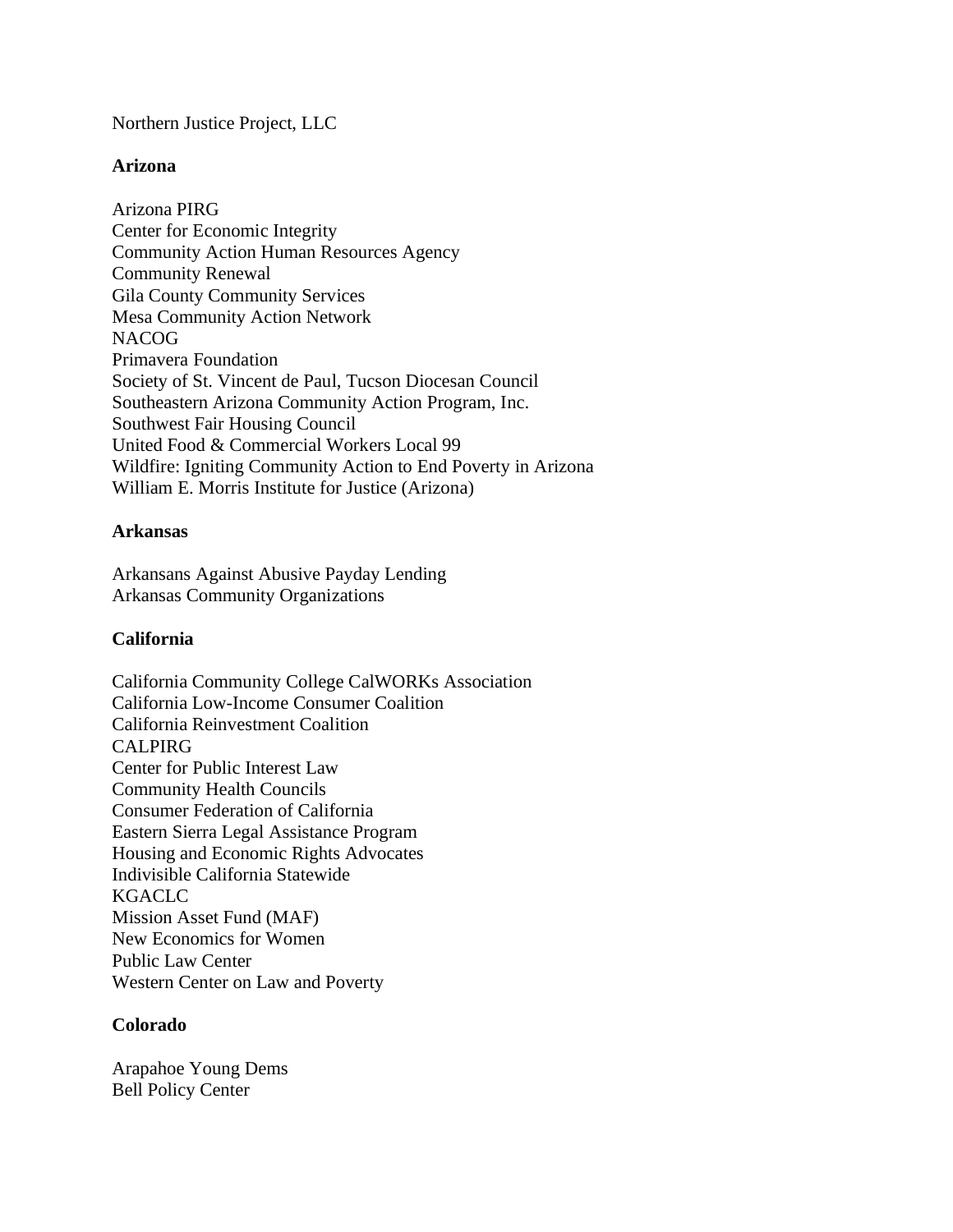CoPIRG Office of Financial Empowerment and Protection Towards Justice

### **Connecticut**

**CCAG** Connecticut Legal Services, Inc. ConnPIRG

# **Delaware**

Delaware Community Reinvestment Action Council, Inc. Housing Alliance Delaware

### **District of Columbia**

Legal Aid Society of the District of Columbia Tzedek DC

### **Florida**

Florida Consumer Action Network Florida Legal Services, Inc. Florida PIRG Florida Prosperity Partnership Florida Silver Haired Legislature Inc Jacksonville Area Legal Aid, Inc. Legal Aid Service of Broward County, Inc. Mid-Pinellas (Florida) Coalition of Neighborhood Associations The Legal Aid Society of Palm Beach County

# **Georgia**

Georgia Advancing Communities Together, Inc. Georgia PIRG Georgia Watch Step Up Savannah, Inc. New Georgia Project

### **Hawaii**

Hawaii Appleseed Center for Law and Economic Justice

# **Idaho**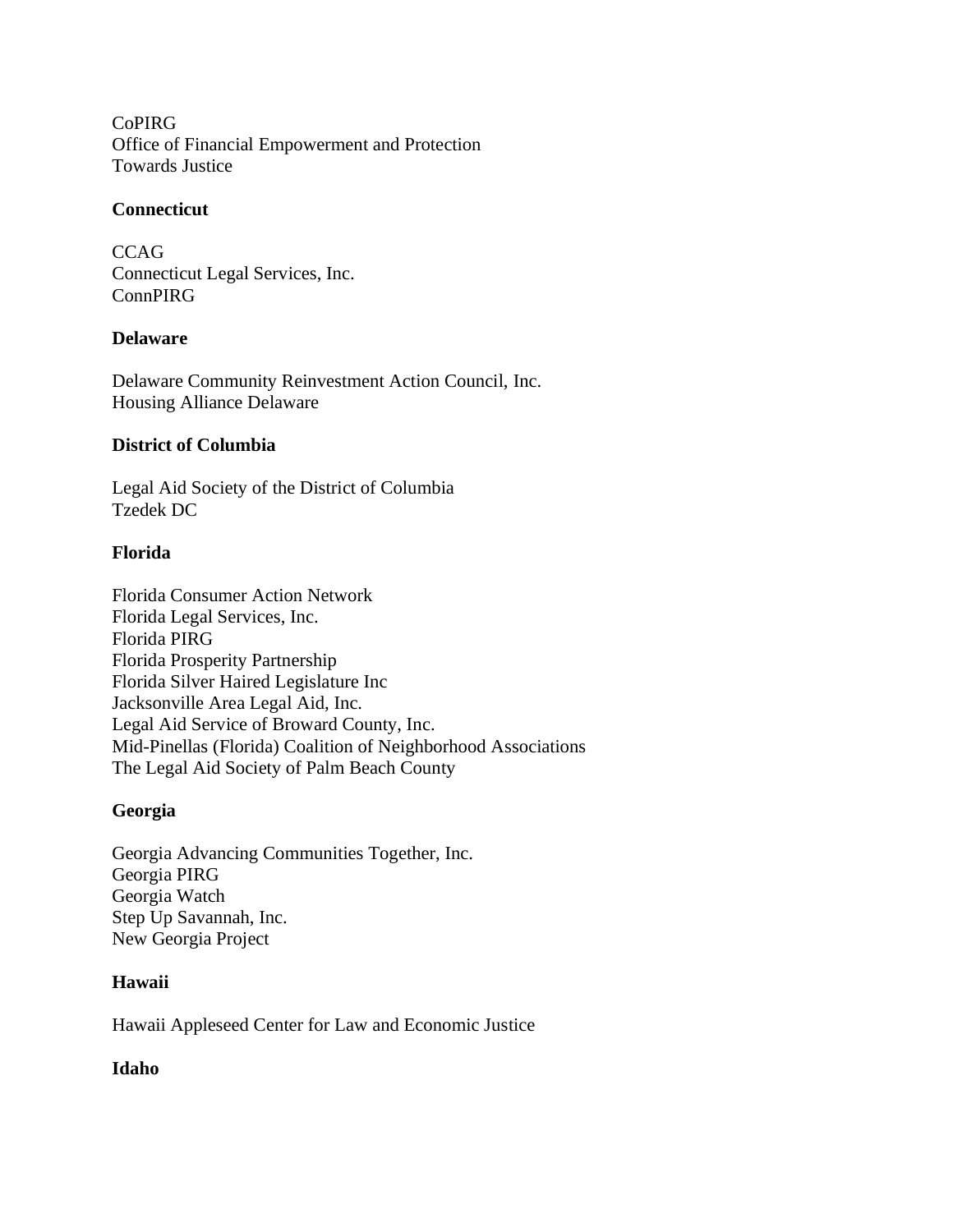#### United Vision for Idaho

#### **Illinois**

Chicago Consumer Coalition Chicago Urban League Housing Action Illinois Housing Choice Partners Illinois Asset Building Group, a project of Heartland Alliance Illinois Conference of Churches Illinois People's Action Illinois PIRG Legal Action Chicago Metropolitan Family Services Preservation of Affordable Housing Unitarian Universalist Advocacy Network of Illinois

#### **Indiana**

Area Five Agency on Aging and Community Services Brightpoint CAP, Inc. of Western Indiana Citizens Action Coalition of IN COMMUNITY ACTION OF GREATER INDIANAPOLIS, INC. Fair Housing Center of Central Indiana GCC Foundation Grace Care Center Habitat for Humanity of Indiana, Inc. HomesteadCS Hoosier Uplands Human Services, Inc. Indiana Assets & Opportunity Network Indiana Association of Area Agencies on Aging Indiana Catholic Conference Indiana Coalition Against Domestic Violence Indiana Community Action Association Indiana Friends Committee on Legislation Indiana Institute for Working Families Indiana PIRG Indiana United Ways JobSource Community Action LifeStream Services LifeTime Resources, Inc. Lincoln Hills Development Corporation MCCOY (Marion County Commission on Youth) Mother Hubbard's Cupboard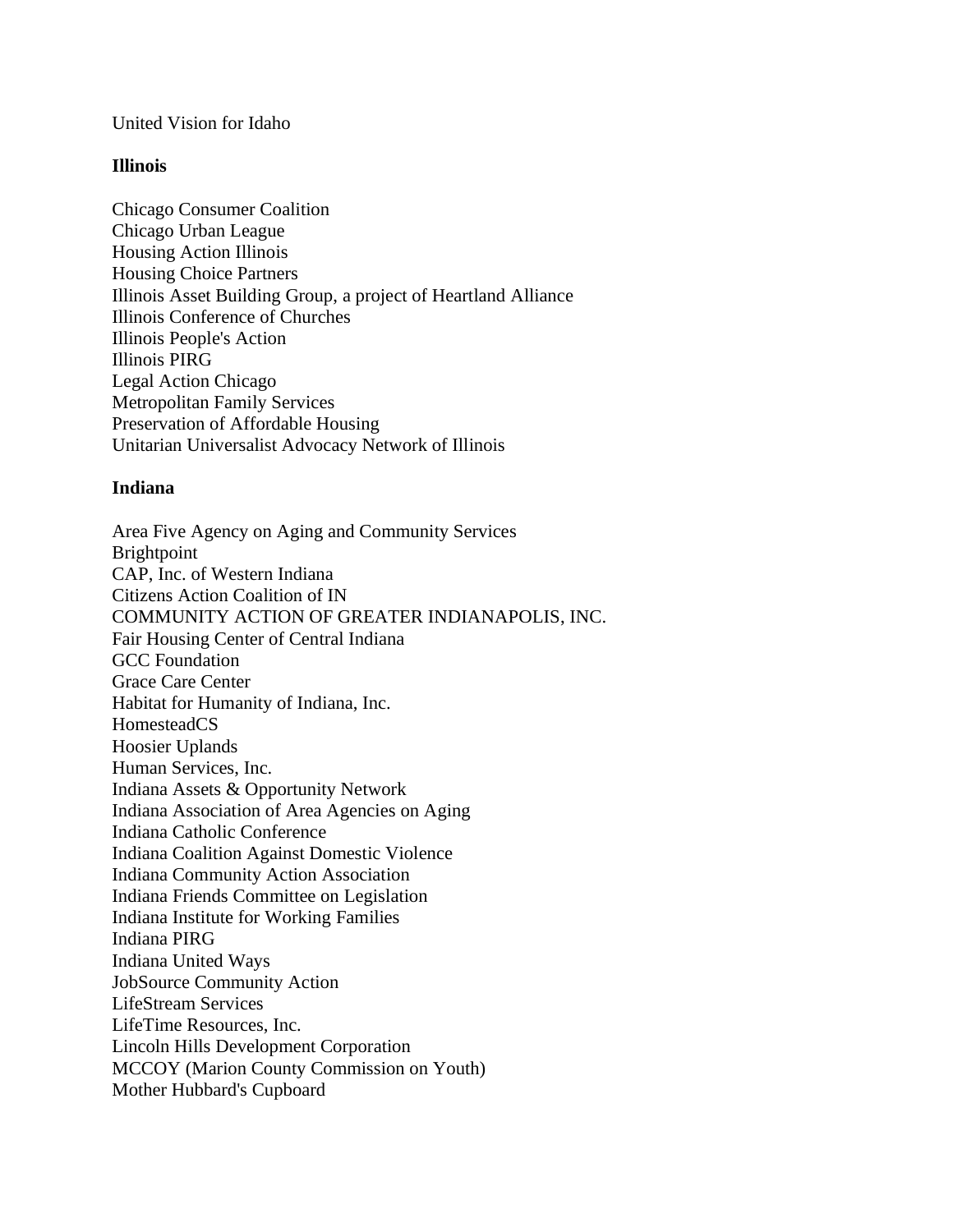North Central Community Action Agencies, Inc. Northwest Indiana Community Action Pace Community Action Agency, Inc. Prosperity Indiana **SIEOC** Sisters of Notre Dane de Nsmur StarkePulaski Habitat for Humanity Thrive Alliance Unite Indy

#### **Iowa**

Indivisible Iowa Iowa Citizen Action Network Iowa Citizens for Community Improvement Iowa PIRG

#### **Kansas**

Kansas Appleseed Center for Law and Justice, Inc.

### **Kentucky**

Kentucky Center for Economic Policy Kentucky Equal Justice Center

#### **Louisiana**

Greater New Orleans Housing Alliance Louisiana Budget Project THE MIDDLEBURG INSTITUE

#### **Maine**

CA\$H Maine Coastal Enterprises, Inc. Maine Center for Economic Policy Maine Equal Justice Maine Small Business Coalition New Ventures Maine

#### **Maryland**

Addiction Connections Resource CASH Campaign of Maryland Charm City Players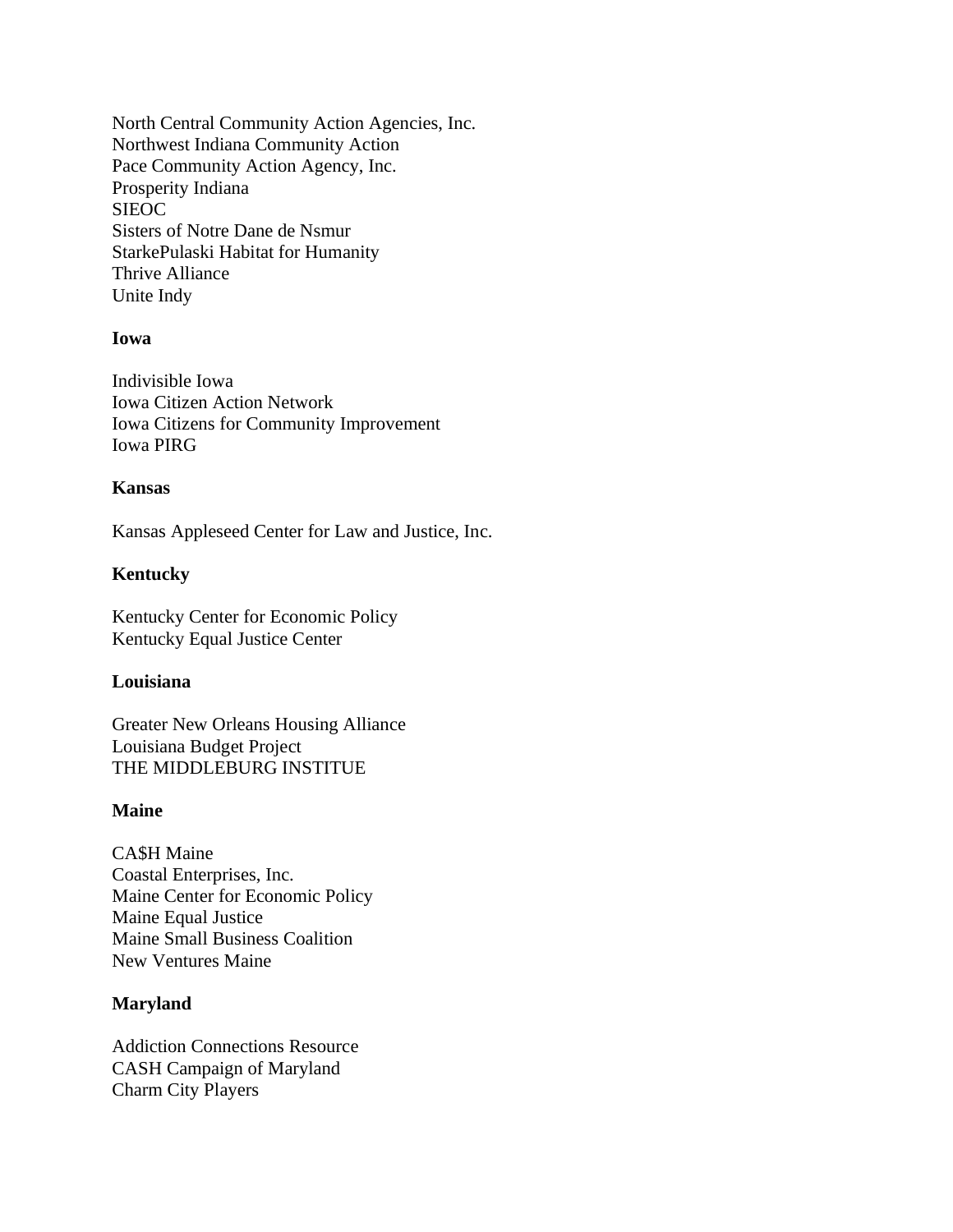Maryland Consumer Rights Coalition Maryland PIRG Public Justice Center RESULTS DC/MD Voices of Hope, Inc.

### **Massachusetts**

**CNAHS** Massachusetts Affordable Housing Alliance MASSPIRG The Consumer Assistance Council, Inc.

### **Michigan**

Community Economic Development Association of Michigan (CEDAM) Michigan Poverty Law Program Michigan State University College of Law - Housing Law Clinic PIRG in Michigan (PIRGIM)

### **Minnesota**

Exodus Lending Legal Services Advocacy Project Minneapolis Area Synod, ELCA Minnesota Main Street Alliance

### **Mississippi**

Hope Policy Institute Mississippi Center for Justice Mississippi Community Financial Access Coalition

#### **Missouri**

Heartland Center for Jobs and Freedom Missouri Faith Voices MoPIRG

#### **Montana**

Montana Housing Coalition MontPIRG Rural Dynamics, Inc.

#### **Nebraska**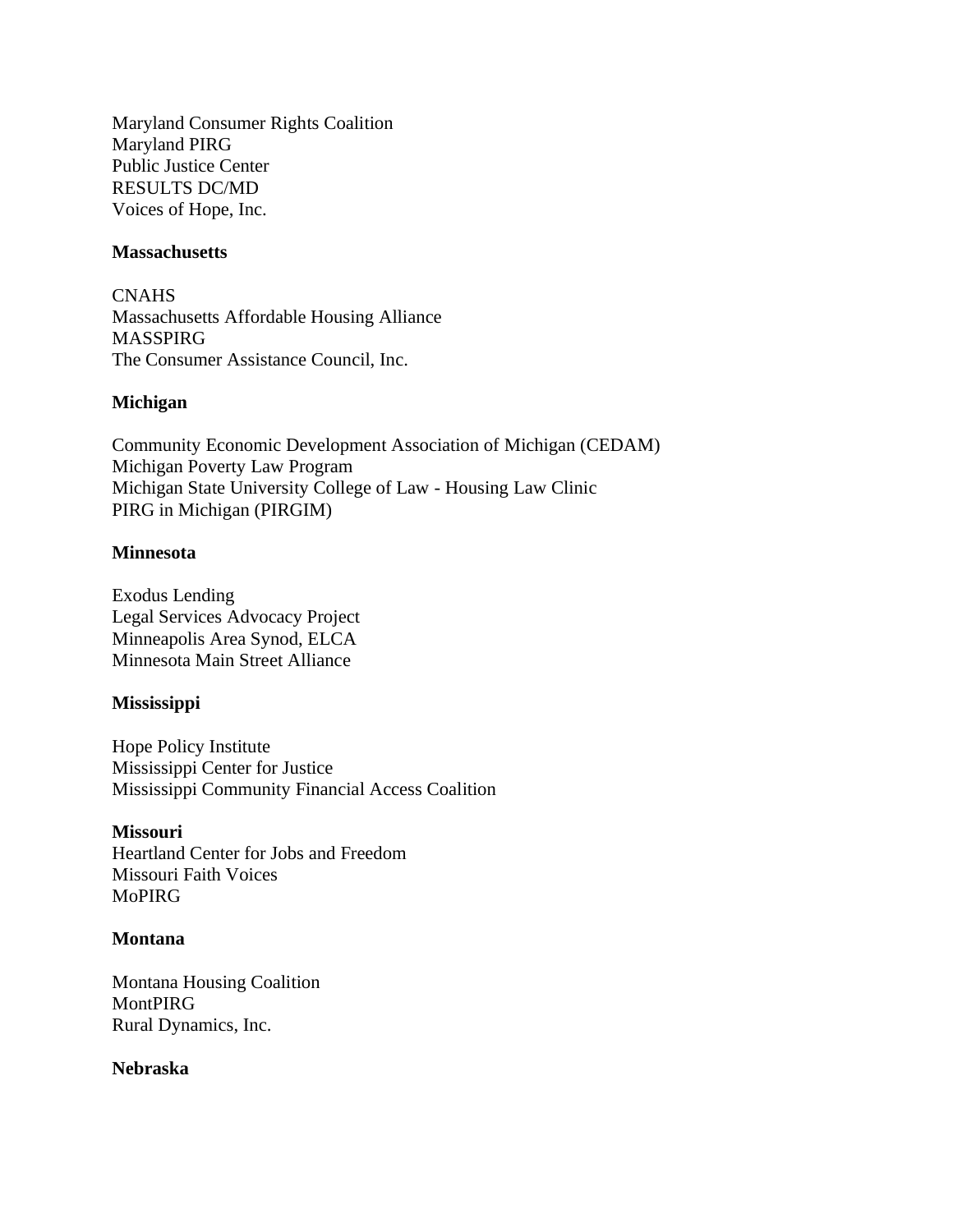CUES Fund Heart Ministry Center Lending Link Lozier Foundation Nebraska Appleseed Center for Law in the Public Interest Nebraska Chapter of the National Association of Social Workers NeighborWorks Lincoln RISE Voices for Children in Nebraska Women's Fund of Omaha

### **Nevada**

Legal Aid Center of Southern Nevada

#### **New Hampshire**

AHEAD Inc. New Hampshire Legal Assistance NHPIRG

#### **New Jersey**

Consumers League of New Jersey Legal Services of New Jersey New Jersey Appleseed Public Interest Law Center New Jersey Citizen Action New Jersey Coalition for Financial Education New Jersey Main Street Alliance New Jersey Peace Action NJPIRG

### **New Mexico**

Adelante Progressive Caucus of the Democratic Party of New Mexico Credit Union Association of New Mexico Democratic Party of New Mexico Veterans and Military Families Caucus Indivisible of Santa Fe Lutheran Advocacy Ministry - New Mexico New Energy Economy New Mexico Appleseed New Mexico Center on Law & Poverty NM Fair Lending Alliance NMPIRG New Mexico Conference of Churches New Mexico Voices for Children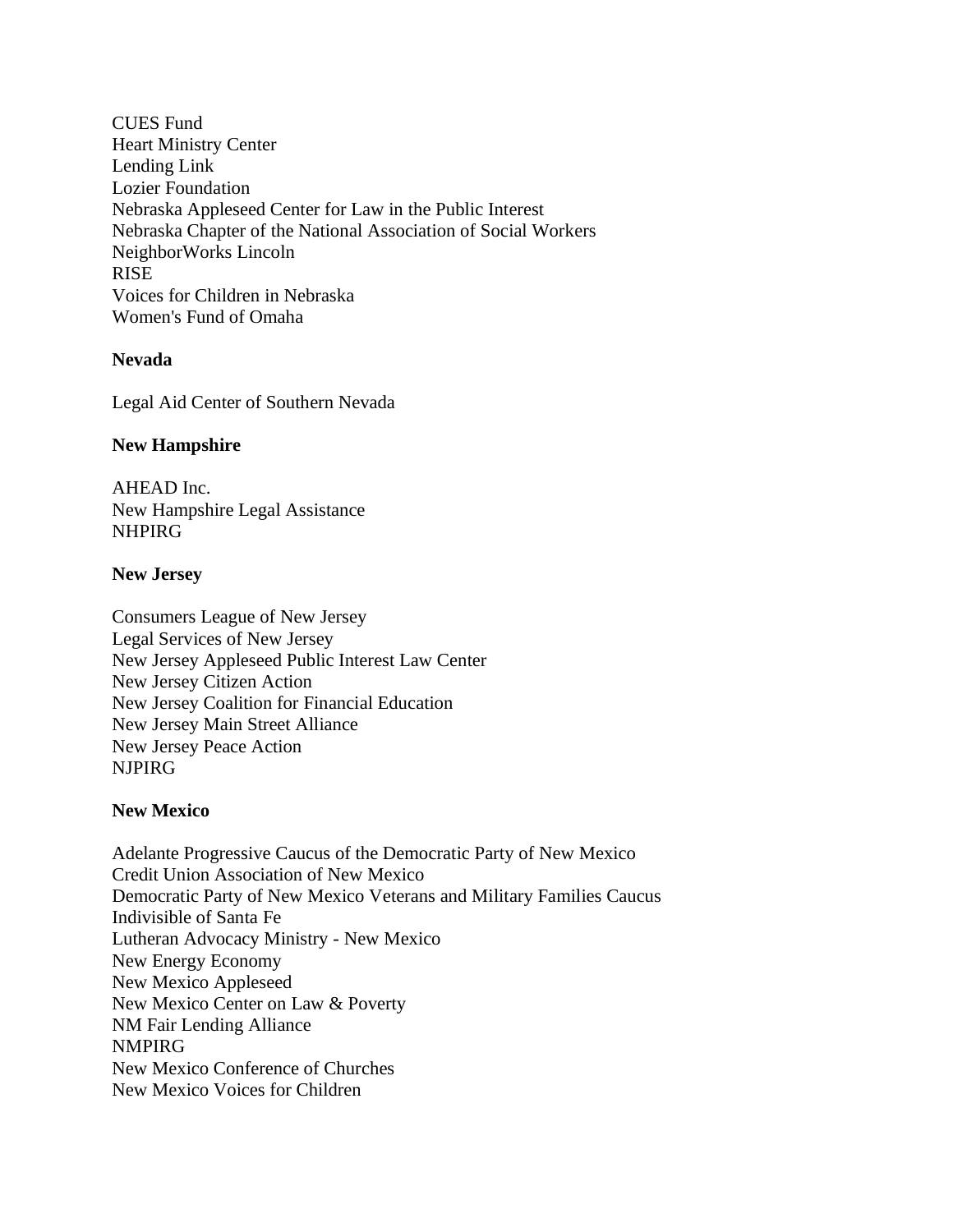New Mexico Working Families Party Ocamora Retreat Center Prosperity Works Retake Our Democracy Rio Grande Valley Broadband, Great Old Broads for Wilderness Santa Fe Lodge, Independent Order of Odd Fellows Silver City Indivisibles Southern New Mexico New Progressives Think New Mexico

### **New York**

Chinese-American Planning Council (CPC) Empire Justice Center Genesee Co-op Federal Credit Union La Fuerza Unida, Inc. Long Island Housing Services, Inc. New Economy Project New York Legal Assistance Group (NYLAG) New York Public Interest Research Group (NYPIRG) NYC Network of Worker Cooperatives Public Utility Law Project of New York Rockland Housing Action Coalition Rural Law Center of New York, Inc. Rural Housing Coalition of New York Safe Horizon STEPS to End Family Violence Upper West Side MoveOn/Indivisible Action Group We All Rise WESPAC Foundation, Inc. Western New York Law Center

### **North Carolina**

Charlotte Center for Legal Advocacy Children First/Communities In Schools of Buncombe County Community Empowerment Fund Community Link Eastern Carolina Board of Realtist Episcopal Diocese of North Carolina Financial Haven, Inc Financial Pathways of the Piedmont Financial Protection Law Center **FIRST** Goodwill Industries of the Southern Piedmont Haywood Habitat for Humanity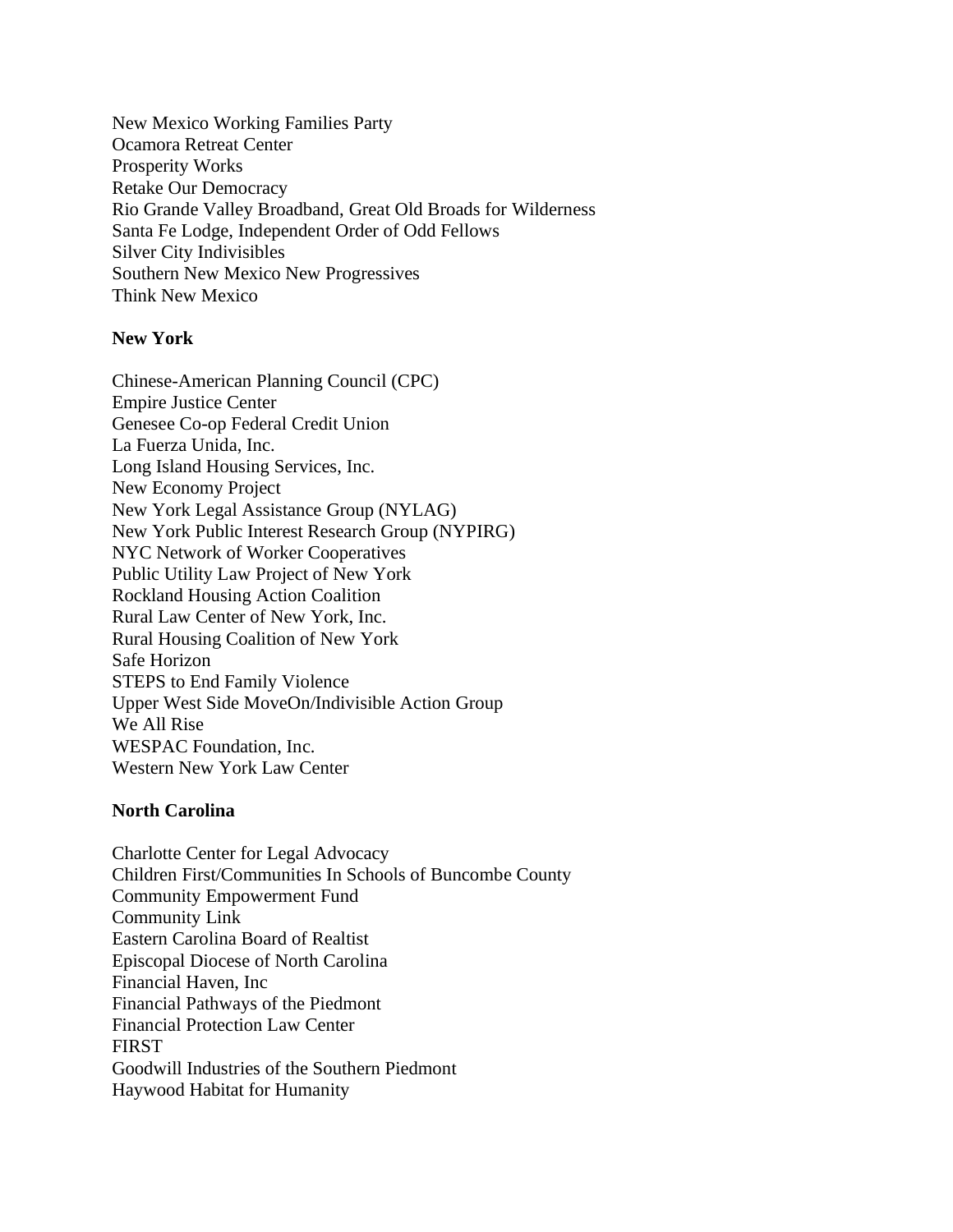Independent Financial Solutions Group Lexington Area Habitat for Humanity NC Conference of the United Methodist Church NC Rural Center NCPIRG North Carolina Coalition on Aging North Carolina Conference, United Methodist Church North Carolina Council of Churches The Collaborative of NC Thread Capital Youth Education for Savings Consortium

# **North Dakota**

High Plains Fair Housing Center

#### **Ohio**

COHHIO Ohio CDC Association Ohio Main Street Alliance Ohio Poverty Law Center Ohio PIRG Policy Matters Ohio

### **Oklahoma**

Catholic Charities of the Archdiocese of Oklahoma City, Inc. Fellowship Congregational UCC Prospect Church VOICE-OKC

#### **Oregon**

CASA of Oregon Neighborhood Partnerships Oregon Main Street Alliance Oregon PIRG (OSPIRG) Oregon's Stop the Debt Trap Alliance Our Children Oregon

### **Pennsylvania**

Bucks County Women's Advocacy Coalition Community Justice Project Harrisburg Center for Peace & Justice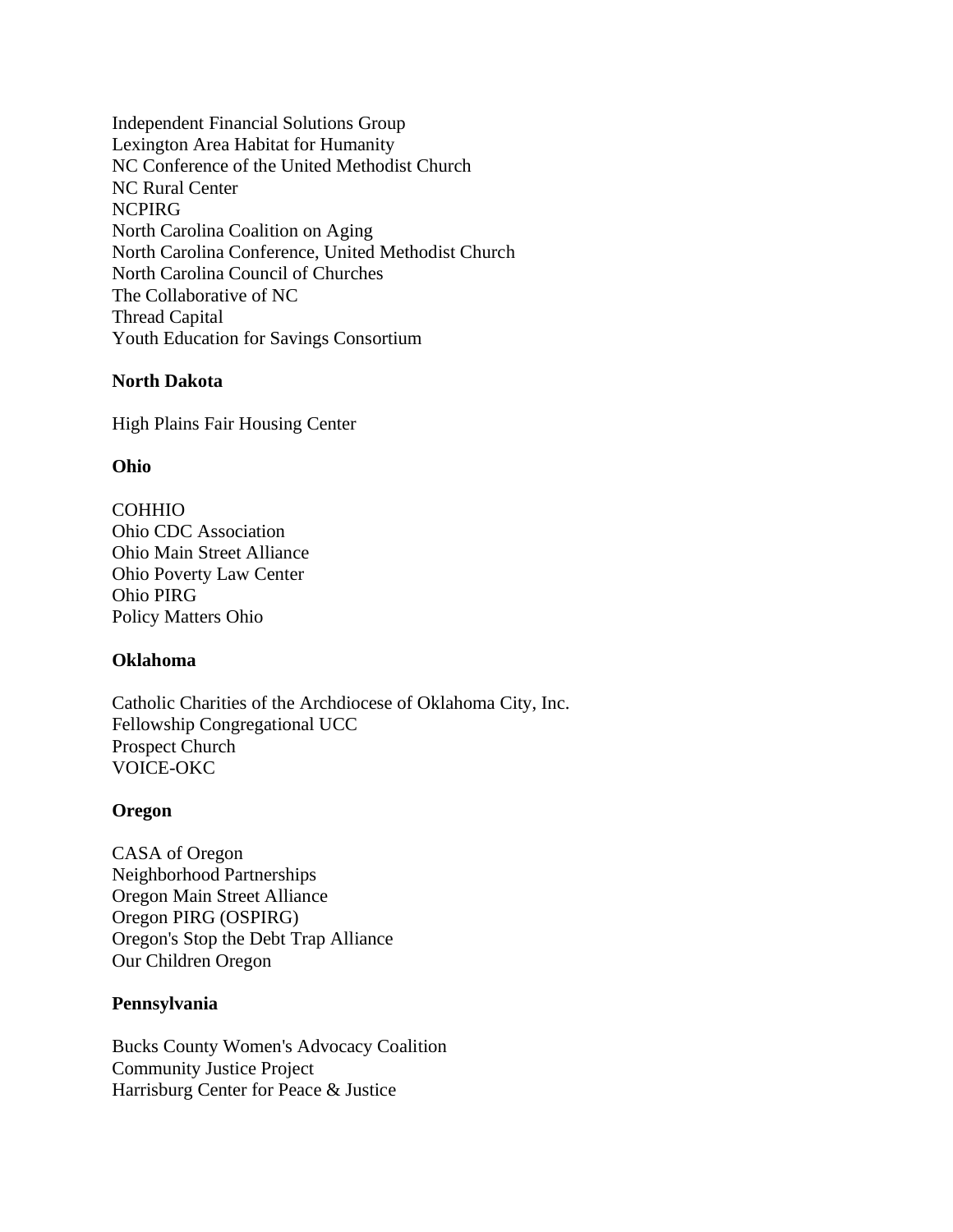Just Harvest Neighborhood Allies PennPIRG Pennsylvania Council of Chapters, Military Officers Association of America (MOAA) Pennsylvania Council of Churches Pennsylvania Legal Aid Network, Inc. Pennsylvania Utility Law Project, on behalf of our low income clients Pennsylvania War Veterans Council, Inc Philadelphia Solar Energy Association Pittsburgh Community Reinvestment Group Post 9264, Department of Pennsylvania, Veterans of Foreign Wars Commission on Economic Opportunity Community Legal Services, Inc. of Philadelphia The One Less Foundation

# **Rhode Island**

NeighborWorks Blackstone River Valley RIPIRG

### **South Carolina**

Columbia Consumer Education Council Grand Strand Action Together South Carolina Appleseed Legal Justice Center South Carolina Association for Community Economic Development United Way of Greenville County

### **South Dakota**

Bread for the World- South Dakota chapter Disability Rights South Dakota First Peoples Fund South Dakota Chapter of the National Association of Social Workers

### **Tennessee**

Indivisible Tennessee Tennessee Justice Center

### **Texas**

BCL of Texas Brazos Valley Financial Fitness Center Helping Hands Ministry of Belton RAISE Texas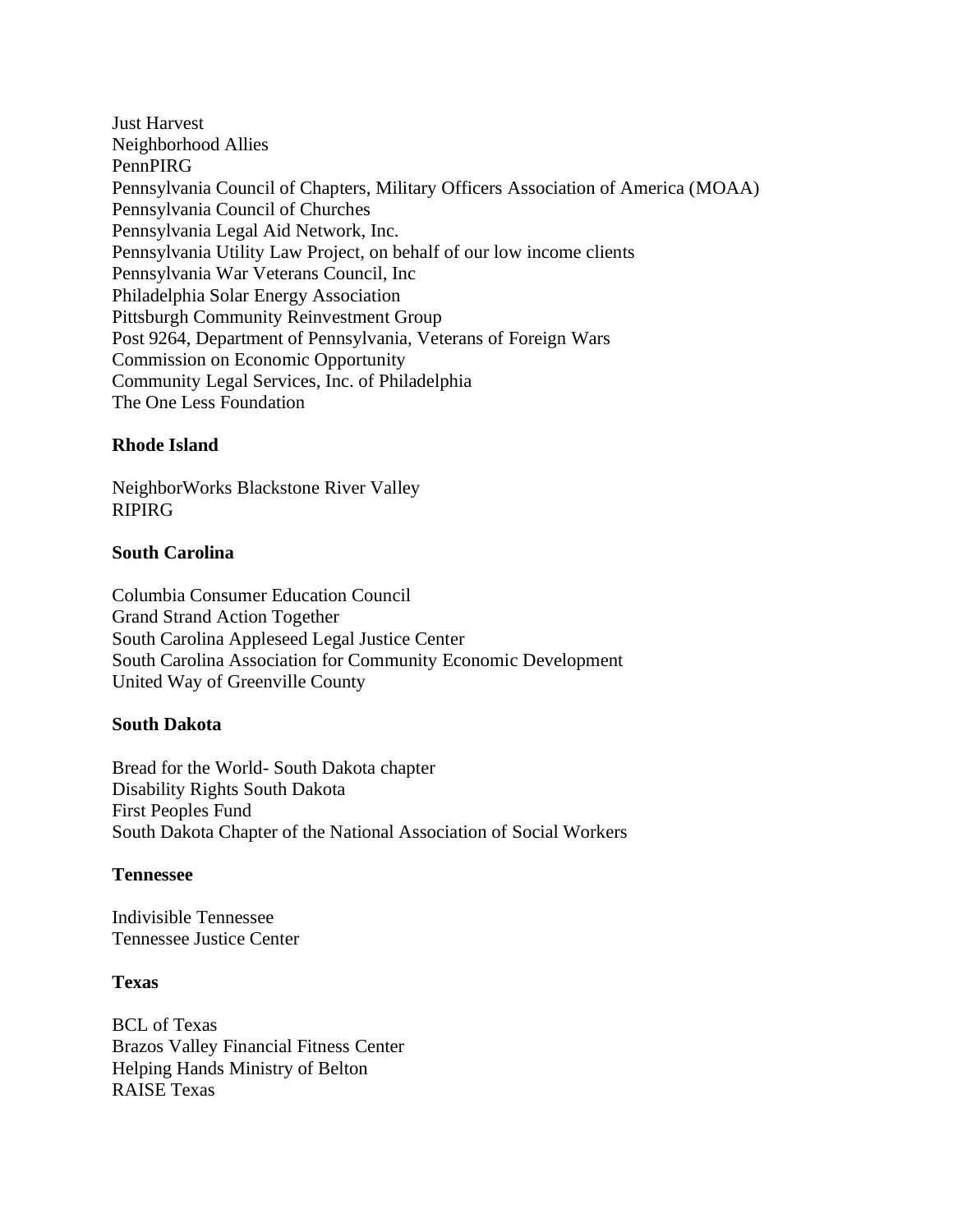Texas Appleseed TexPIRG The Women's Resource United Way of Metropolitan Dallas United Way of Southern Cameron County

# **Utah**

Fair Credit Foundation

### **Vermont**

Vermont Legal Aid, Inc. Vermont Main Street Alliance Vermont Public Interest Research Group

### **Virginia**

Indivisible Virginia Legal Aid Justice Center Virginia Citizens Consumer Council Virginia Organizing Virginia Poverty Law Center

#### **Washington**

Columbia Legal Services Statewide Poverty Action Network WashPIRG

### **West Virginia**

Communications Workers of America - West Virginia Covenant House of WV Mountain State Justice National Association of Social Workers West Virginia Chapter West Virginia Association for Justice West Virginia Center on Budget and Policy West Virginia Council of Churches West Virginia Main Street Alliance WV Citizen Action

#### **Wisconsin**

Metropolitan Milwaukee Fair Housing Council Urban Economic Development Association of Wisconsin, Inc.